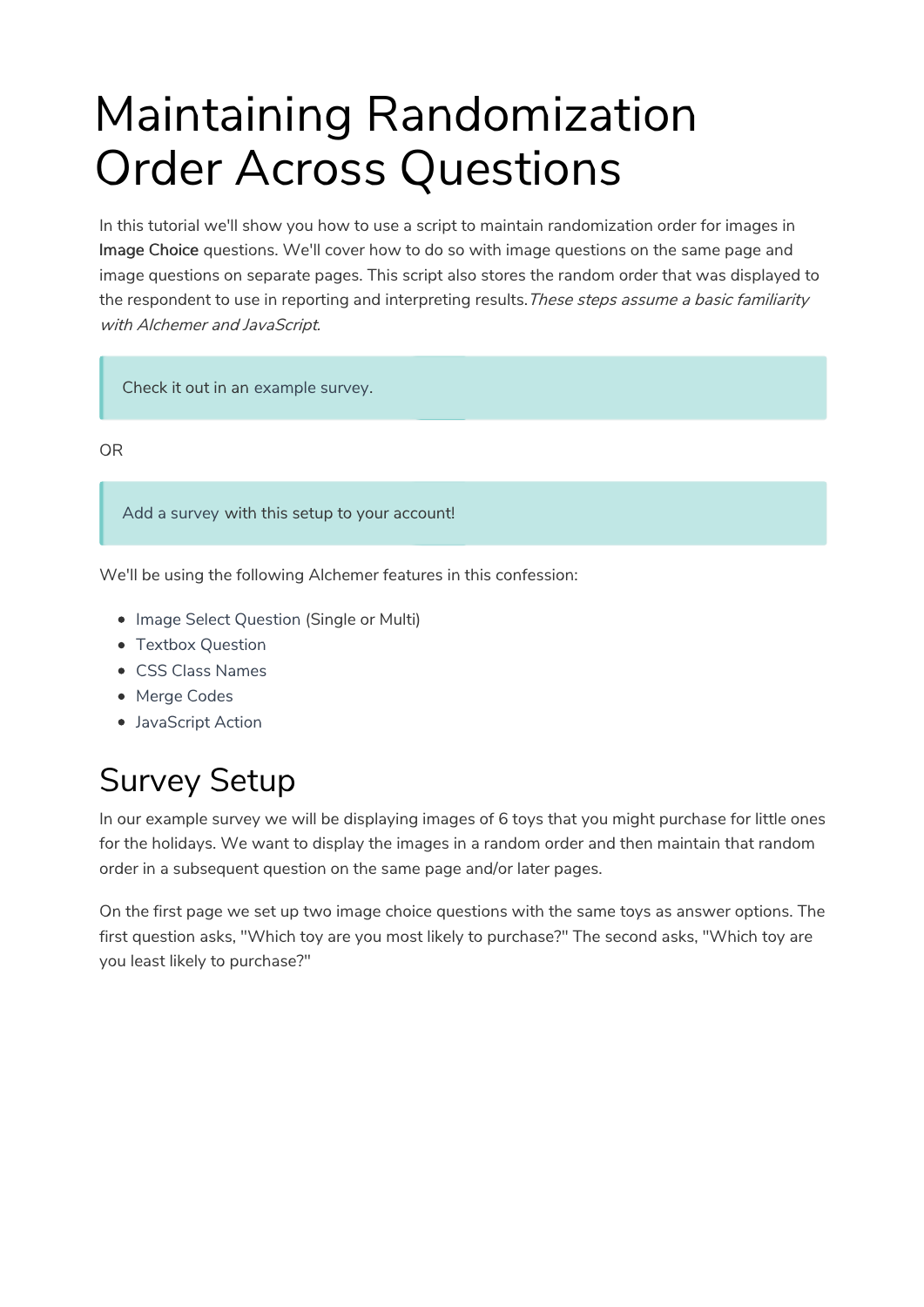

On this same page we also added a Textbox question to store the randomization order. We called it Order. Go to the Layout tab and enter order in the CSS Class Name field. We'll use the class later in the script.

| 3. Order |  |  |
|----------|--|--|
|          |  |  |
|          |  |  |
|          |  |  |

We'll leave this textbox question visible for testing and then come back and hide it from respondent view once we have everything working.

### Setting Up the Randomization

Edit the first question and go to Layout tab and select the option to Randomize options.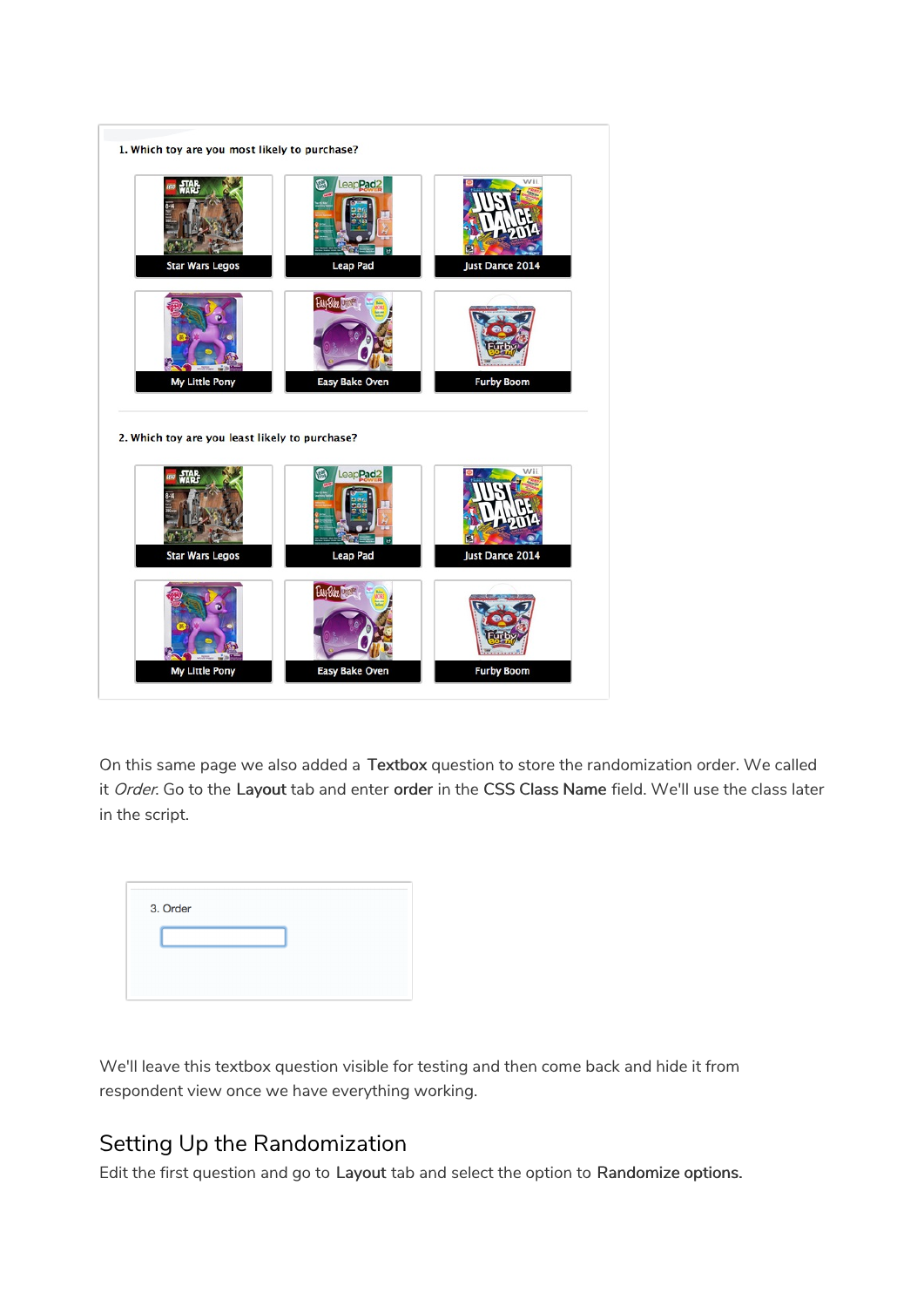Next, go to the Layout tab and enter randomorder in the CSS Class Names field. We'll use this class later in the script.

| <b>CSS Class Name:</b> |  |
|------------------------|--|
| randomorder            |  |
|                        |  |

Edit your second image choice question on the first page and go to the Layout tab and enter setorder in the CSS Class Names field. We'll use this class later in the script.

| <b>CSS Class Name:</b> |
|------------------------|
| setorder               |
|                        |

#### Script for Randomizing Another Question on the Same Page

\$.each(order\_array,function(key,item) {

Add a JavaScript Action to the first page and paste the below script. Location doesn't really matter but, as a best practice, we'll add it to the top of the page above the questions it will affect.

You'll need to make one modification to the script; the merge code for the textbox question we called "Order" in the second line of the script. This is storing the random order for this response, so we'll pull it from there to run the script on the second page. Replace the 6 with the ID for your Textbox question.

```
$(document).ready(function(){
   var order = '(question('value'); id="6");
     if(order == ''){
     var order = "";
     $('.randomorder .sg-question-options .sg-image-box label').each(function() {
       order += this.title+';';
     });
     $('.order input').val(order);
     var order_array = order.split(";");
     var divs = new Array();
     $('.setorder .sg-question-options').each(function() {
        $('.setorder .sg-imageselect-item').each(function() {
         divs.push(this);
         $(this).detach();
       });
      });
```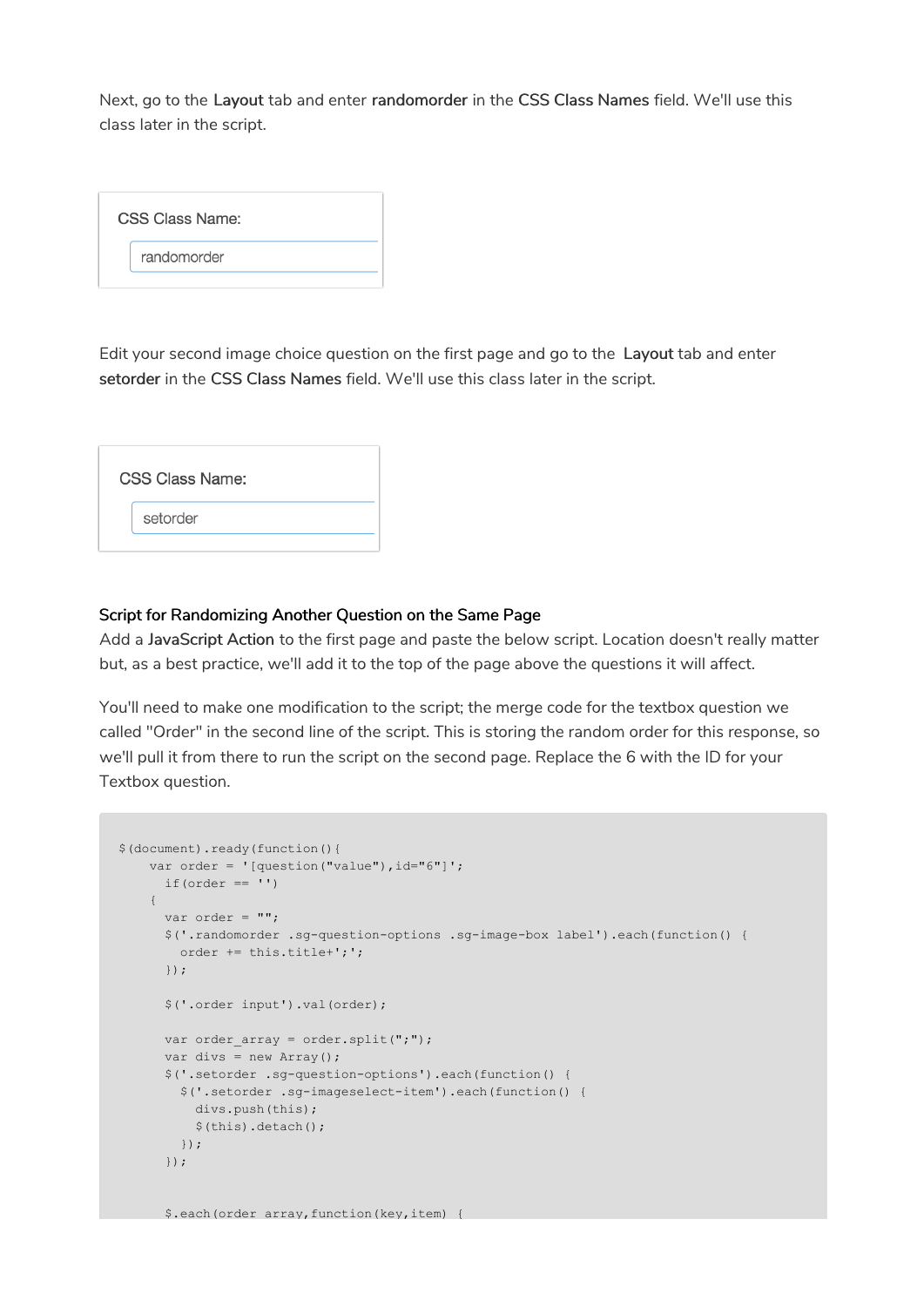```
\mathcal{L}(\mathcal{L}(\mathcal{L}(\mathcal{L}(\mathcal{L}(\mathcal{L}(\mathcal{L}(\mathcal{L}(\mathcal{L}(\mathcal{L}(\mathcal{L}(\mathcal{L}(\mathcal{L}(\mathcal{L}(\mathcal{L}(\mathcal{L}(\mathcal{L}(\mathcal{L}(\mathcal{L}(\mathcal{L}(\mathcal{L}(\mathcal{L}(\mathcal{L}(\mathcal{L}(\mathcal{L}(\mathcal{L}(\mathcal{L}(\mathcal{L}(\mathcal{L}(\mathcal{L}(\mathcal{L}(\mathcal{L}(\mathcal{L}(\mathcal{L}(\mathcal{L}(\mathcal{L}(\mathcal{if(item != ''){
             $.each(divs,function(key,value) {
                var title = $(value).find('input').attr('title');
                if(item == title){
                  $('.setorder .sg-question-options').append(this);
                }
             });
          }
        });
     }
        else
     {
       var order array = order.split(";");
       var divs = new Array();
       $('.randomorder .sg-question-options').each(function() {
          $('.randomorder .sg-imageselect-item').each(function() {
            divs.push(this);
            $(this).detach();
          });
        });
        $.each(order array, function(key, item) {
          if(item != ''){
             $.each(divs,function(key,value) {
               var title = $(value).find('input').attr('title');
               title = title.replace('Selected: ', '');
               if(item == title){
                  $('.randomorder .sg-question-options').append(this);
                }
             });
          }
       });
       var divs = new Array();
        $('.setorder .sg-question-options').each(function() {
          $('.setorder .sg-imageselect-item').each(function() {
            divs.push(this);
             $(this).detach();
          });
        });
        $.each(order array, function(key, item) {
          if(item != '){
             $.each(divs,function(key,value) {
               var title = $(value).find('input').attr('title');
               title = title.replace('Selected: ', '');
               if(item == title){
                   $('.setorder .sg-question-options').append(this);
                }
             });
          }
       });
     }
});
```
#### Script for Randomizing Another Question on the Subsequent Page

To maintain the random order of the initial question for questions on later pages, add setorder to the CSS Class Name field for the question(s) you wish to affect.

Next, add a JavaScript Action to the page and paste the below script. You'll need to make one modification to the script; the merge code for the Textbox question we called "Order" in the second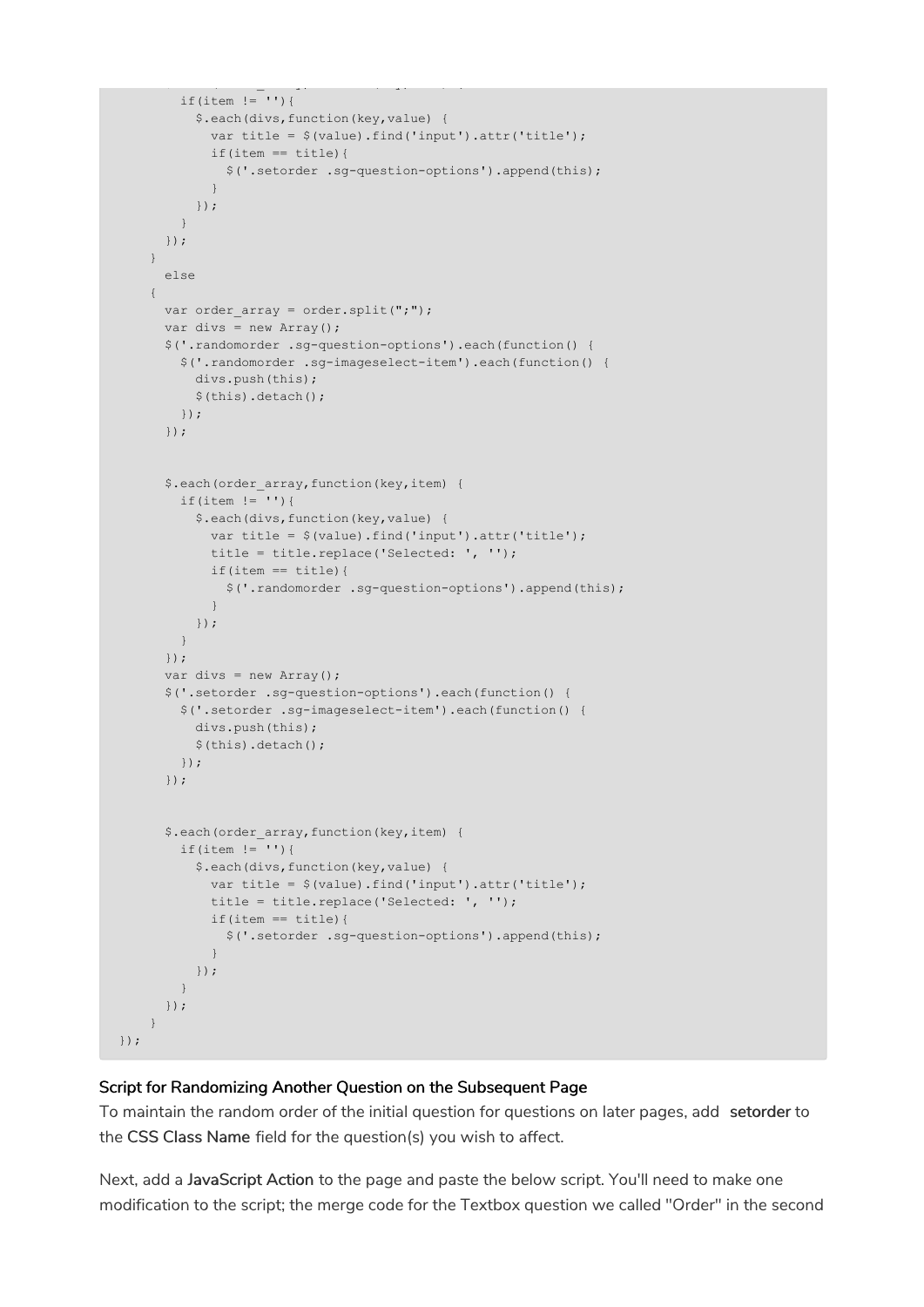line of the script. This is storing the random order for this response so we'll pull it from there to run the script on the second page. Replace the 6 with the ID for yourTextbox question.

```
$(document).ready(function(){
   var order = '(question('value'); id="6");
   var order array = order.split(";");
   var divs = new Array();
   $('.setorder .sg-question-options').each(function() {
     $('.setorder .sg-imageselect-item').each(function() {
       divs.push(this);
       $(this).detach();
     });
    });
    $.each(order array, function(key, item) {
     if(item != '){
       $.each(divs,function(key,value) {
         var title = $(value).find('input').attr('title');
          title = title.replace('Selected: ', '');
         if(item == title){
           $('.setorder .sg-question-options').append(this);
         }
       });
     }
   });
});
```
Now you're ready to test. Check all of your questions on the same page and separate pages to ensure that they are randomizing together.

In the textbox field, the random order for that particular response should populate. This serves two purposes:

- This is recording the random order in which the options were displayed to use when interpreting results
- questions on later pages are using this random order to randomize in the same order

| 3. Order                         |  |
|----------------------------------|--|
| My Little Pony;Star Wars Legos;J |  |

Now we just need to hide this field from respondents' view and you're all set!

## Hide the Random Order Textbox Field

As a final step after you finish testing, you'll want to hide the Textbox field that contains the random order. To do so, edit the question and go to the Look and Feel tab add sg-hide as below (separated by a space from the order class name) to hide the question from view and save. You're